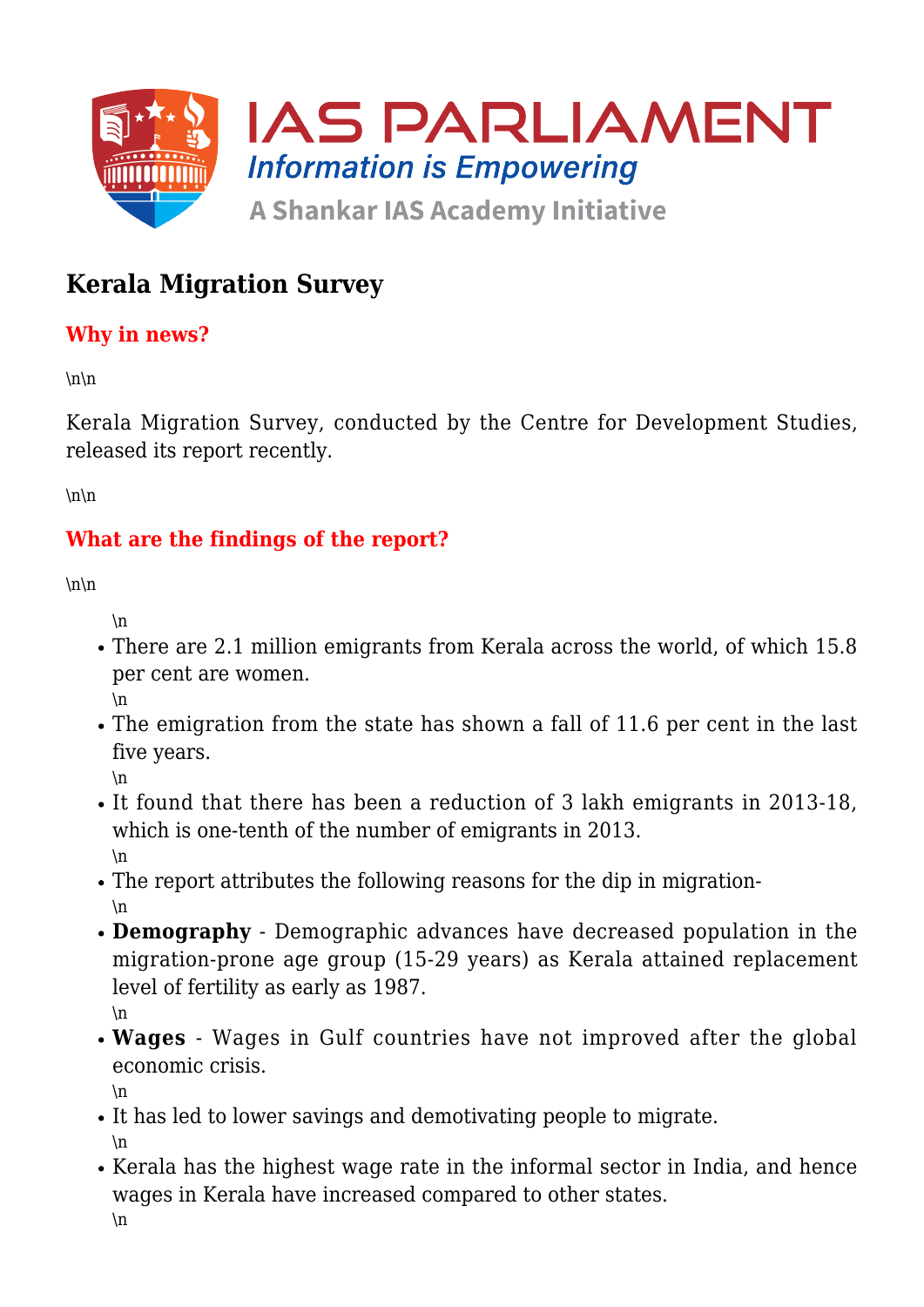- **Price rise** Prices of oil have been declining since 2010 impacting the growth of the Gulf economy. \n
- Other sectors like Construction too are not as vibrant as it used to be. \n
- **Nationalisation**  Policies such as Nitaqat and family taxes in Saudi Arabia provides a non-conducive environment for current and prospective migrants. \n
- Increasingly, native youth are trained and employed in occupations that once went to migrants.

\n

**Skilled migration** – Of the total emigrants, 42.3% are graduates or have a higher qualification.

 $\ln$ 

- Investment in education have made Keralites skilled and made them migrate to the developed economies in the West.  $\ln$
- People are also increasingly migrating to the West through the Gulf.  $\ln$

 $\ln\$ 

## **How emigration helped Keralites?**

 $\ln\$ 

\n

- Emigration and remittances have played a predominant role in enabling households in Kerala to meet their basic needs and to invest in assets. \n
- Migrants use over 40% of their remittances on purchasing land, construction and repayment of housing mortgage.

\n

- One in every five households in Kerala has a migrant. \n
- Among religious groups, one in three households is a Muslim, one in five households is a Christian, and one in 10 households is a Hindu. \n
- The estimated total remittances to Kerala are Rs 85,000 crore. \n
- Remittances to the state have increased with Keralites in the Gulf climbing the social ladder and earning higher wages. \n
- With depreciating rupee, more can be remitted to families in Kerala than earlier.

 $\ln$